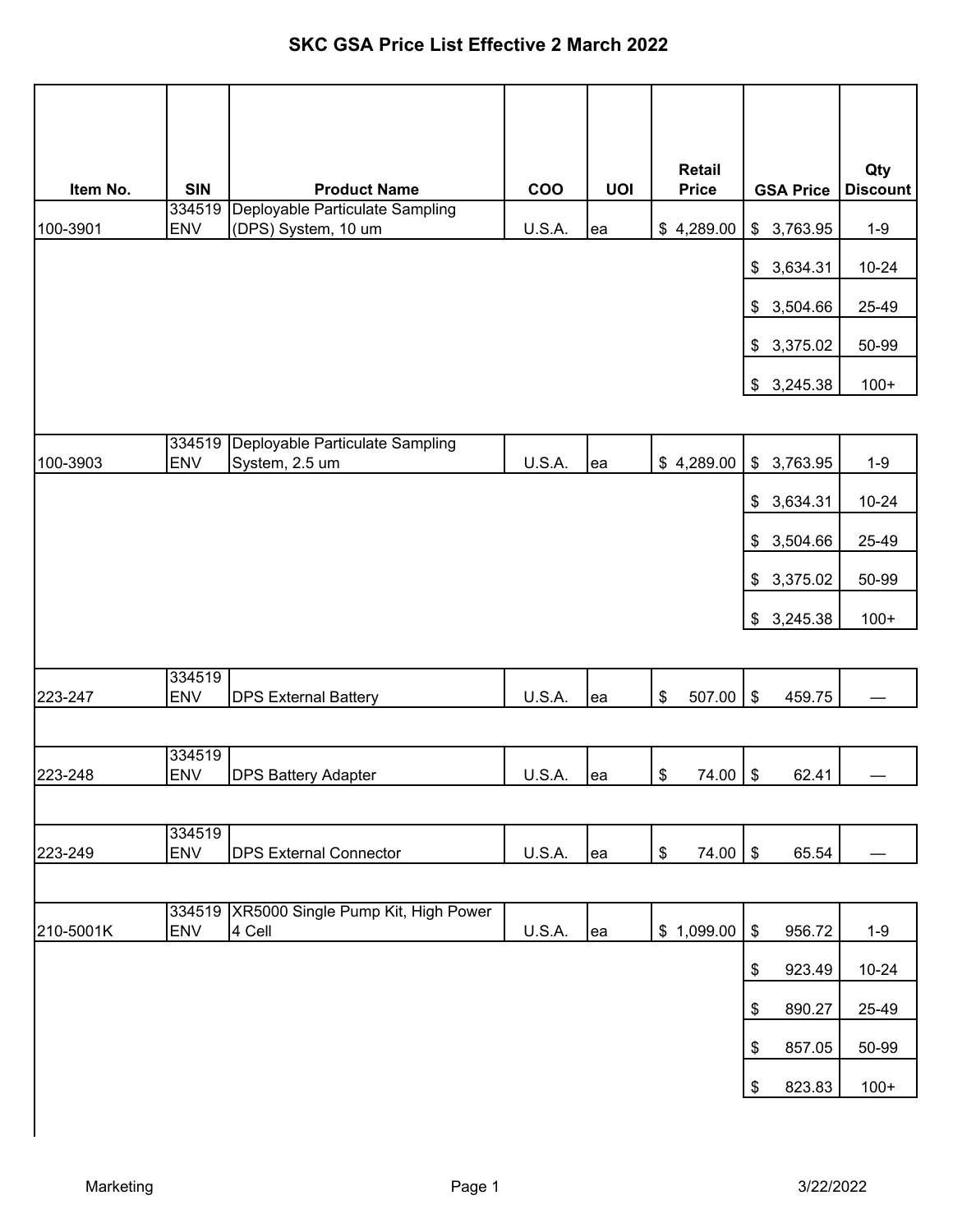| Item No.    | <b>SIN</b>           | <b>Product Name</b>                                      | COO           | <b>UOI</b> | <b>Retail</b><br><b>Price</b> | <b>GSA Price</b>                                    | Qty<br><b>Discount</b> |
|-------------|----------------------|----------------------------------------------------------|---------------|------------|-------------------------------|-----------------------------------------------------|------------------------|
| 210-5001K5D | 334519<br><b>ENV</b> | XR5000 5-Pack Pump Kit, High Power<br>4 Cell             | U.S.A.        |            | \$5,879.00                    | \$5,123.77                                          | $1-9$                  |
|             |                      |                                                          |               | ea         |                               |                                                     |                        |
|             |                      |                                                          |               |            |                               | 4,946.06<br>\$                                      | $10 - 24$              |
|             |                      |                                                          |               |            |                               | 4,768.36<br>$\frac{1}{2}$                           | 25-49                  |
|             |                      |                                                          |               |            |                               | 4,590.65<br>$\frac{1}{2}$                           | 50-99                  |
|             |                      |                                                          |               |            |                               | 4,412.95<br>\$                                      | $100+$                 |
|             | 334519               | XR5000 Single Pump Kit, Standard                         |               |            |                               |                                                     |                        |
| 210-5002K   | <b>ENV</b>           | Power, 2 Cell                                            | U.S.A.        | ea         | \$1,055.00                    | \$<br>906.72                                        | $1-9$                  |
|             |                      |                                                          |               |            |                               | \$<br>874.83                                        | $10 - 24$              |
|             |                      |                                                          |               |            |                               | \$<br>842.94                                        | 25-49                  |
|             |                      |                                                          |               |            |                               | 811.05<br>\$                                        | 50-99                  |
|             |                      |                                                          |               |            |                               | \$<br>779.16                                        | $100+$                 |
|             |                      |                                                          |               |            |                               |                                                     |                        |
| 210-5002K5D | <b>ENV</b>           | 334519 XR5000 5-Pack Pump Kit, Standard<br>Power, 2 Cell | <b>U.S.A.</b> | ea         | \$5,635.00                    | $\frac{1}{2}$<br>5,010.47                           | $1 - 9$                |
|             |                      |                                                          |               |            |                               | 4,840.14<br>$\frac{1}{2}$                           | $10 - 24$              |
|             |                      |                                                          |               |            |                               | \$4,669.81                                          | 25-49                  |
|             |                      |                                                          |               |            |                               | \$4,499.48                                          | 50-99                  |
|             |                      |                                                          |               |            |                               | \$4,329.16                                          | $100+$                 |
|             |                      |                                                          |               |            |                               |                                                     |                        |
| 220-5000TC  | 334519<br><b>ENV</b> | AirChek TOUCH Pump only                                  | U.S.A.        | ea         | \$1,089.00                    | $\, \, \raisebox{12pt}{$\scriptstyle \$}$<br>995.18 | $1 - 9$                |
|             |                      |                                                          |               |            |                               | \$<br>962.27                                        | $10 - 24$              |
|             |                      |                                                          |               |            |                               | 929.35<br>\$                                        | 25-49                  |
|             |                      |                                                          |               |            |                               | \$<br>896.44                                        | 50-99                  |
|             |                      |                                                          |               |            |                               | \$<br>863.52                                        | $100+$                 |
|             |                      |                                                          |               |            |                               |                                                     |                        |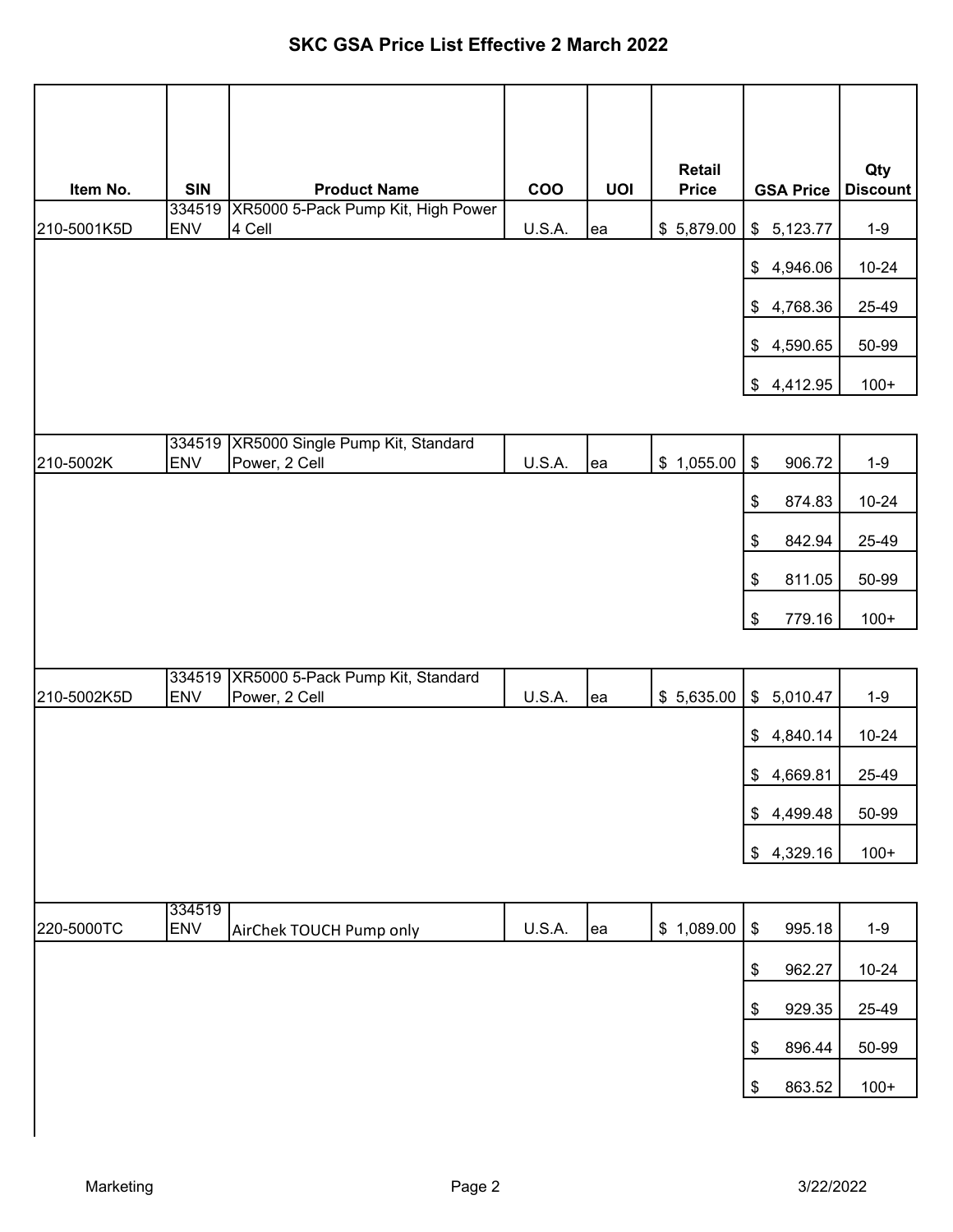|                |                      |                                                      |               |            | <b>Retail</b>       |                  | Qty             |
|----------------|----------------------|------------------------------------------------------|---------------|------------|---------------------|------------------|-----------------|
| Item No.       | <b>SIN</b>           | <b>Product Name</b>                                  | COO           | <b>UOI</b> | <b>Price</b>        | <b>GSA Price</b> | <b>Discount</b> |
| 220-5000TC-K   | 334519<br><b>ENV</b> | AC TOUCH PUMP KIT, HI FLOW,<br>SINGLE                | <b>U.S.A.</b> | ea         | \$1,329.00          | \$1,214.51       | $1-9$           |
|                |                      |                                                      |               |            |                     | \$1,174.34       | 10-24           |
|                |                      |                                                      |               |            |                     | \$1,134.17       | 25-49           |
|                |                      |                                                      |               |            |                     | \$1,094.00       | 50-99           |
|                |                      |                                                      |               |            |                     | \$1,053.83       | $100+$          |
|                | 334519               | <b>JAC TOUCH PUMP KIT, HI/LO FLOW, 5-</b>            |               |            |                     |                  |                 |
| 220-5000TC-K5D | <b>ENV</b>           | <b>PK</b>                                            | U.S.A.        | ea         | \$7,149.00          | \$6,533.14       | $1-9$           |
|                |                      |                                                      |               |            |                     | \$6,317.05       | $10 - 24$       |
|                |                      |                                                      |               |            |                     | \$6,100.96       | 25-49           |
|                |                      |                                                      |               |            |                     | \$5,884.87       | 50-99           |
|                |                      |                                                      |               |            |                     | \$5,668.78       | $100+$          |
|                |                      |                                                      |               |            |                     |                  |                 |
| 220-600        | 334519<br><b>ENV</b> | POWER SUPPLY, AC TOUCH CRADLE,<br><b>SINGLE</b>      | U.S.A.        | ea         | \$<br>32.00         | \$<br>27.11      |                 |
|                |                      |                                                      |               |            |                     |                  |                 |
| 220-800        | <b>ENV</b>           | 334519 CHARGING CRADLE, AC TOUCH,<br><b>STANDARD</b> | <b>U.S.A.</b> | ea         | \$<br>$140.00$ \ \$ | 127.94           |                 |
|                |                      |                                                      |               |            |                     |                  |                 |
| 220-900        | 334519<br><b>ENV</b> | CHARGING CRADLE, AC TOUCH,<br><b>ENHANCED</b>        | <b>U.S.A.</b> | ea         | \$<br>200.00        | $\,$<br>182.77   |                 |
|                |                      |                                                      |               |            |                     |                  |                 |
|                | 334519               |                                                      |               |            |                     |                  |                 |
| 224-44XR       | <b>ENV</b>           | <b>Universal Sampler</b>                             | U.S.A.        | ea         | \$<br>825.00        | \$<br>729.82     | $1 - 9$         |
|                |                      |                                                      |               |            |                     | \$<br>704.89     | $10 - 24$       |
|                |                      |                                                      |               |            |                     | 679.95<br>\$     | 25-49           |
|                |                      |                                                      |               |            |                     | \$<br>655.01     | 50-99           |
|                |                      |                                                      |               |            |                     | \$<br>630.08     | $100+$          |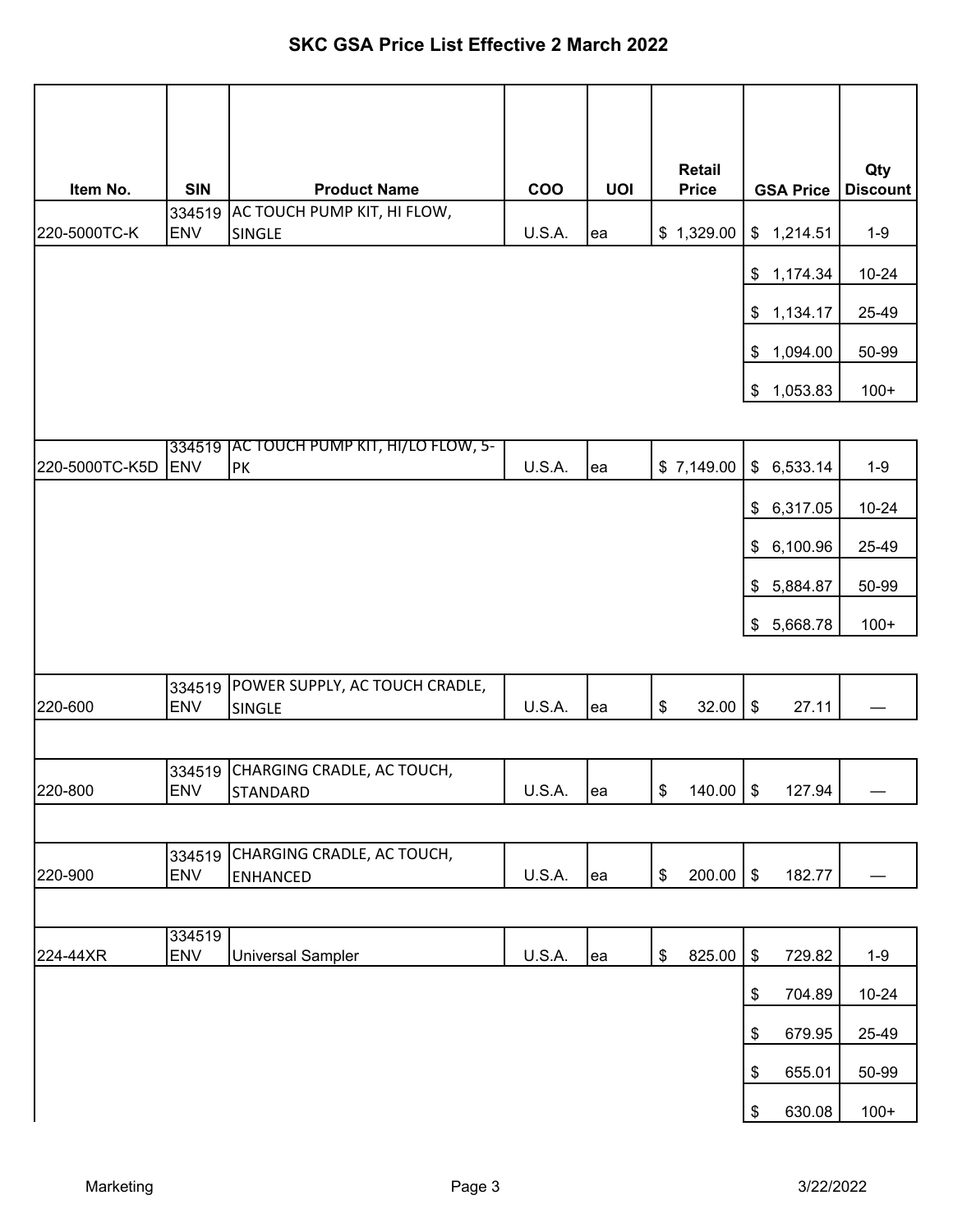| Item No.    | <b>SIN</b>           | <b>Product Name</b>                 | <b>COO</b>    | <b>UOI</b> | <b>Retail</b><br><b>Price</b> | <b>GSA Price</b>                                    | Qty<br><b>Discount</b> |
|-------------|----------------------|-------------------------------------|---------------|------------|-------------------------------|-----------------------------------------------------|------------------------|
|             |                      |                                     |               |            |                               |                                                     |                        |
| 224-44XRK5D | 334519<br><b>ENV</b> | Universal Sampler Kit-5 Pk          | <b>U.S.A.</b> | ea         | \$5,445.00                    | $\frac{1}{2}$<br>4,937.53                           | $1-9$                  |
|             |                      |                                     |               |            |                               | \$4,772.95                                          | $10 - 24$              |
|             |                      |                                     |               |            |                               | 4,608.36<br>\$                                      | 25-49                  |
|             |                      |                                     |               |            |                               | 4,443.78<br>$\frac{1}{2}$                           | 50-99                  |
|             |                      |                                     |               |            |                               | \$4,279.19                                          | $100+$                 |
|             |                      |                                     |               |            |                               |                                                     |                        |
| 224-44XRK5M | 334519<br><b>ENV</b> | Universal Sampler, MSHA Std. 5-pack | U.S.A.        | ea         | \$5,469.00                    | \$4,959.29                                          | $1 - 9$                |
|             |                      |                                     |               |            |                               | \$<br>4,793.98                                      | $10 - 24$              |
|             |                      |                                     |               |            |                               | \$<br>4,628.68                                      | 25-49                  |
|             |                      |                                     |               |            |                               | 4,463.37<br>\$                                      | 50-99                  |
|             |                      |                                     |               |            |                               | 4,298.06<br>\$                                      | $100+$                 |
|             |                      |                                     |               |            |                               |                                                     |                        |
| 224-44XRKD  | 334519<br><b>ENV</b> | Universal Sampler Kit-Single        | <b>U.S.A.</b> | ea         | \$1,119.00                    | \$<br>997.80                                        | $1-9$                  |
|             |                      |                                     |               |            |                               | $\,$<br>963.97                                      | $10 - 24$              |
|             |                      |                                     |               |            |                               | 930.15<br>\$                                        | 25-49                  |
|             |                      |                                     |               |            |                               | \$<br>896.33                                        | 50-99                  |
|             |                      |                                     |               |            |                               | \$<br>862.50                                        | $100+$                 |
|             |                      |                                     |               |            |                               |                                                     |                        |
| 224-44XRM   | 334519<br><b>ENV</b> | Universal Pump, MSHA Approved       | U.S.A.        | ea         | \$<br>830.00                  | $\, \, \raisebox{12pt}{$\scriptstyle \$}$<br>724.21 | $1-9$                  |
|             |                      |                                     |               |            |                               | $\boldsymbol{\$}$<br>699.12                         | $10 - 24$              |
|             |                      |                                     |               |            |                               | $\boldsymbol{\$}$<br>674.04                         | 25-49                  |
|             |                      |                                     |               |            |                               | \$<br>648.95                                        | 50-99                  |
|             |                      |                                     |               |            |                               | $\, \, \raisebox{12pt}{$\scriptstyle \$}$<br>623.86 | $100+$                 |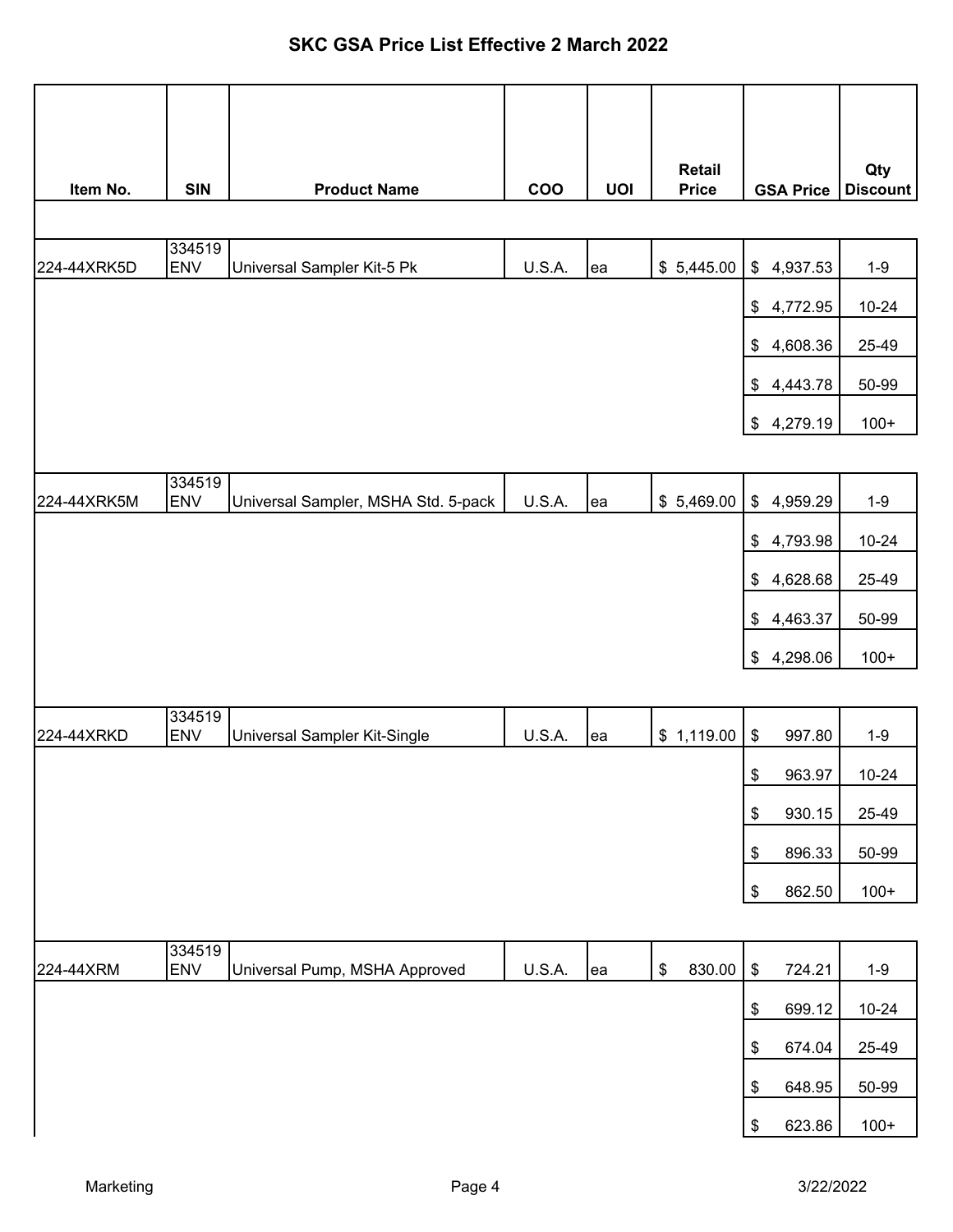| Item No.  | <b>SIN</b>           | <b>Product Name</b>               | <b>COO</b> | <b>UOI</b> | <b>Retail</b><br><b>Price</b> | <b>GSA Price</b> | Qty<br><b>Discount</b> |
|-----------|----------------------|-----------------------------------|------------|------------|-------------------------------|------------------|------------------------|
|           |                      |                                   |            |            |                               |                  |                        |
| 224-52    | 334519<br><b>ENV</b> | Airchek 52 Sampler                | U.S.A.     | lea        | \$<br>655.00                  | \$<br>598.58     | $1-9$                  |
|           |                      |                                   |            |            |                               | 578.78<br>\$     | $10 - 24$              |
|           |                      |                                   |            |            |                               | \$<br>558.98     | 25-49                  |
|           |                      |                                   |            |            |                               | \$<br>539.18     | 50-99                  |
|           |                      |                                   |            |            |                               | \$<br>519.38     | $100+$                 |
|           |                      |                                   |            |            |                               |                  |                        |
| 224-52K   | 334519<br><b>ENV</b> | AC52 Pump Kit-Single              | U.S.A.     | lea        | \$<br>895.00                  | \$<br>801.67     | $1-9$                  |
|           |                      |                                   |            |            |                               | \$<br>774.61     | $10 - 24$              |
|           |                      |                                   |            |            |                               | \$<br>747.56     | 25-49                  |
|           |                      |                                   |            |            |                               | \$<br>720.51     | 50-99                  |
|           |                      |                                   |            |            |                               | \$<br>693.46     | $100+$                 |
|           |                      |                                   |            |            |                               |                  |                        |
| 224-52K5  | 334519<br><b>ENV</b> | AC 52 Pump Kit-5 Pk-High Flow     | U.S.A.     | ea         | \$4,315.00                    | \$3,943.28       | $1-9$                  |
|           |                      |                                   |            |            |                               | \$3,812.85       | $10 - 24$              |
|           |                      |                                   |            |            |                               | \$3,682.42       | 25-49                  |
|           |                      |                                   |            |            |                               | \$3,551.99       | 50-99                  |
|           |                      |                                   |            |            |                               | \$3,421.57       | $100+$                 |
|           |                      |                                   |            |            |                               |                  |                        |
| 224-52K5D | 334519<br><b>ENV</b> | AC 52 Pump Kit-5 Pk-High/Low Flow | U.S.A.     | lea        | \$4,899.00                    | \$4,476.97       | $1 - 9$                |
|           |                      |                                   |            |            |                               | \$4,328.89       | $10 - 24$              |
|           |                      |                                   |            |            |                               | \$4,180.81       | 25-49                  |
|           |                      |                                   |            |            |                               | 4,032.73<br>\$   | 50-99                  |
|           |                      |                                   |            |            |                               | \$3,884.65       | $100+$                 |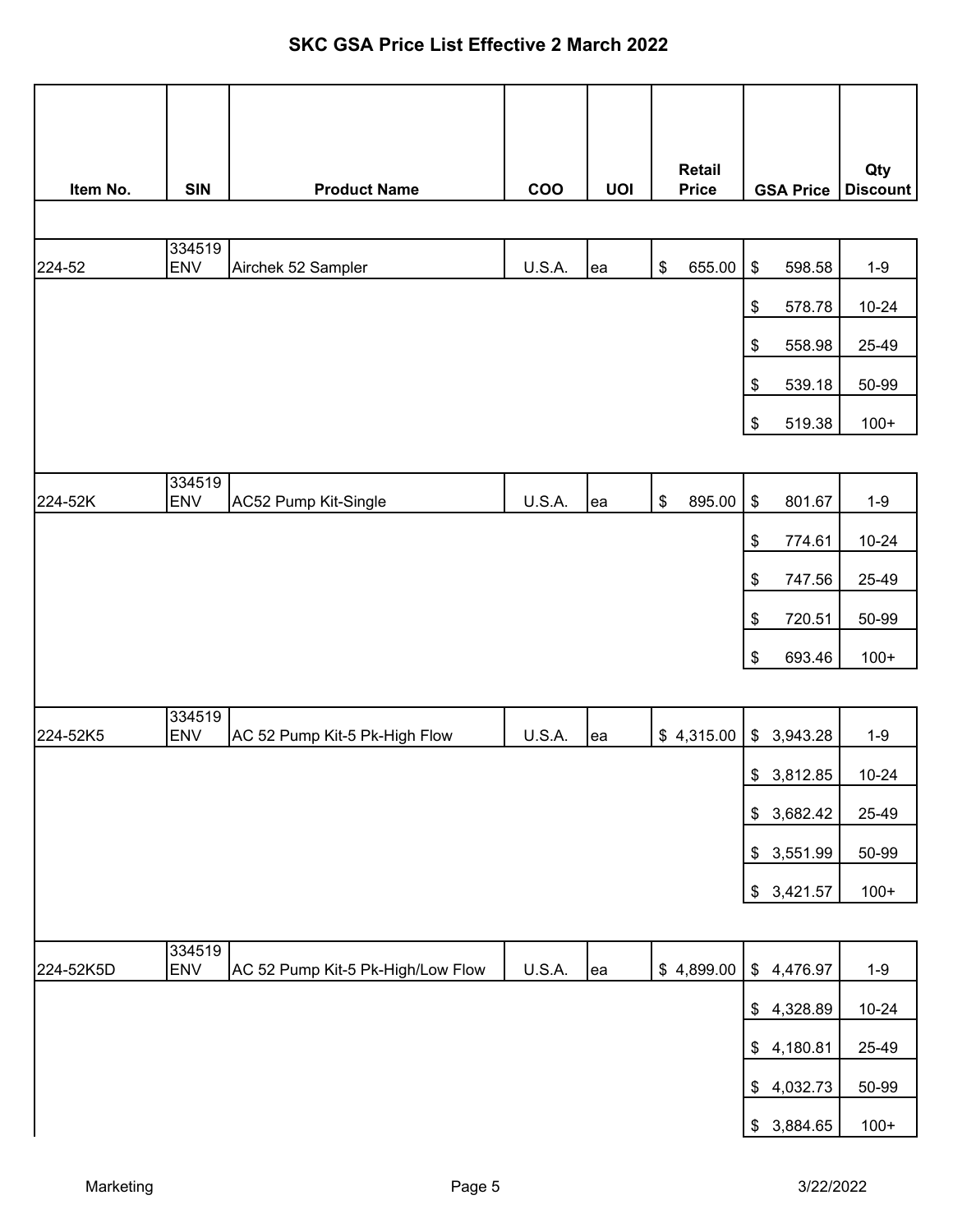|              |                      |                            |               |            | <b>Retail</b> |                                                     | Qty             |
|--------------|----------------------|----------------------------|---------------|------------|---------------|-----------------------------------------------------|-----------------|
| Item No.     | <b>SIN</b>           | <b>Product Name</b>        | <b>COO</b>    | <b>UOI</b> | <b>Price</b>  | <b>GSA Price</b>                                    | <b>Discount</b> |
|              | 334519               |                            |               |            |               |                                                     |                 |
| 224-PCXR4    | <b>ENV</b>           | <b>Universal Sampler</b>   | <b>U.S.A.</b> | ea         | \$<br>965.00  | $\, \, \raisebox{12pt}{$\scriptstyle \$}$<br>881.87 | $1 - 9$         |
|              |                      |                            |               |            |               | 852.70<br>\$                                        | $10 - 24$       |
|              |                      |                            |               |            |               | \$<br>823.53                                        | 25-49           |
|              |                      |                            |               |            |               | $\boldsymbol{\mathsf{\$}}$<br>794.36                | 50-99           |
|              |                      |                            |               |            |               | $\, \, \raisebox{12pt}{$\scriptstyle \$}$<br>765.19 | $100+$          |
|              |                      |                            |               |            |               |                                                     |                 |
| 224-PCXR4K5D | 334519<br><b>ENV</b> | Universal Sampler Kit-5 Pk | U.S.A.        | ea         | \$6,129.00    | \$5,601.01                                          | $1-9$           |
|              |                      |                            |               |            |               | \$5,415.75                                          | $10 - 24$       |
|              |                      |                            |               |            |               | \$5,230.49                                          | 25-49           |
|              |                      |                            |               |            |               | 5,045.23<br>$\frac{1}{2}$                           | 50-99           |
|              |                      |                            |               |            |               | \$4,859.97                                          | $100+$          |
|              |                      |                            |               |            |               |                                                     |                 |
| 224-PCXR4KD  | 334519<br><b>ENV</b> | UnivSampler Kit-Single     | <b>U.S.A.</b> | ea         | \$1,259.00    | \$1,122.64                                          | $1-9$           |
|              |                      |                            |               |            |               | \$1,084.58                                          | $10 - 24$       |
|              |                      |                            |               |            |               | 1,046.52<br>\$                                      | 25-49           |
|              |                      |                            |               |            |               | 1,008.47<br>\$                                      | 50-99           |
|              |                      |                            |               |            |               | \$<br>970.41                                        | $100+$          |
|              |                      |                            |               |            |               |                                                     |                 |
| 224-PCXR8    | 334519<br><b>ENV</b> | <b>Universal Sampler</b>   | U.S.A.        | ea         | \$1,059.00    | $\, \, \raisebox{12pt}{$\scriptstyle \$}$<br>967.77 | $1 - 9$         |
|              |                      |                            |               |            |               | \$<br>935.76                                        | $10 - 24$       |
|              |                      |                            |               |            |               | $\boldsymbol{\mathsf{\$}}$<br>903.75                | 25-49           |
|              |                      |                            |               |            |               | 871.74<br>\$                                        | 50-99           |
|              |                      |                            |               |            |               | \$<br>839.73                                        | $100+$          |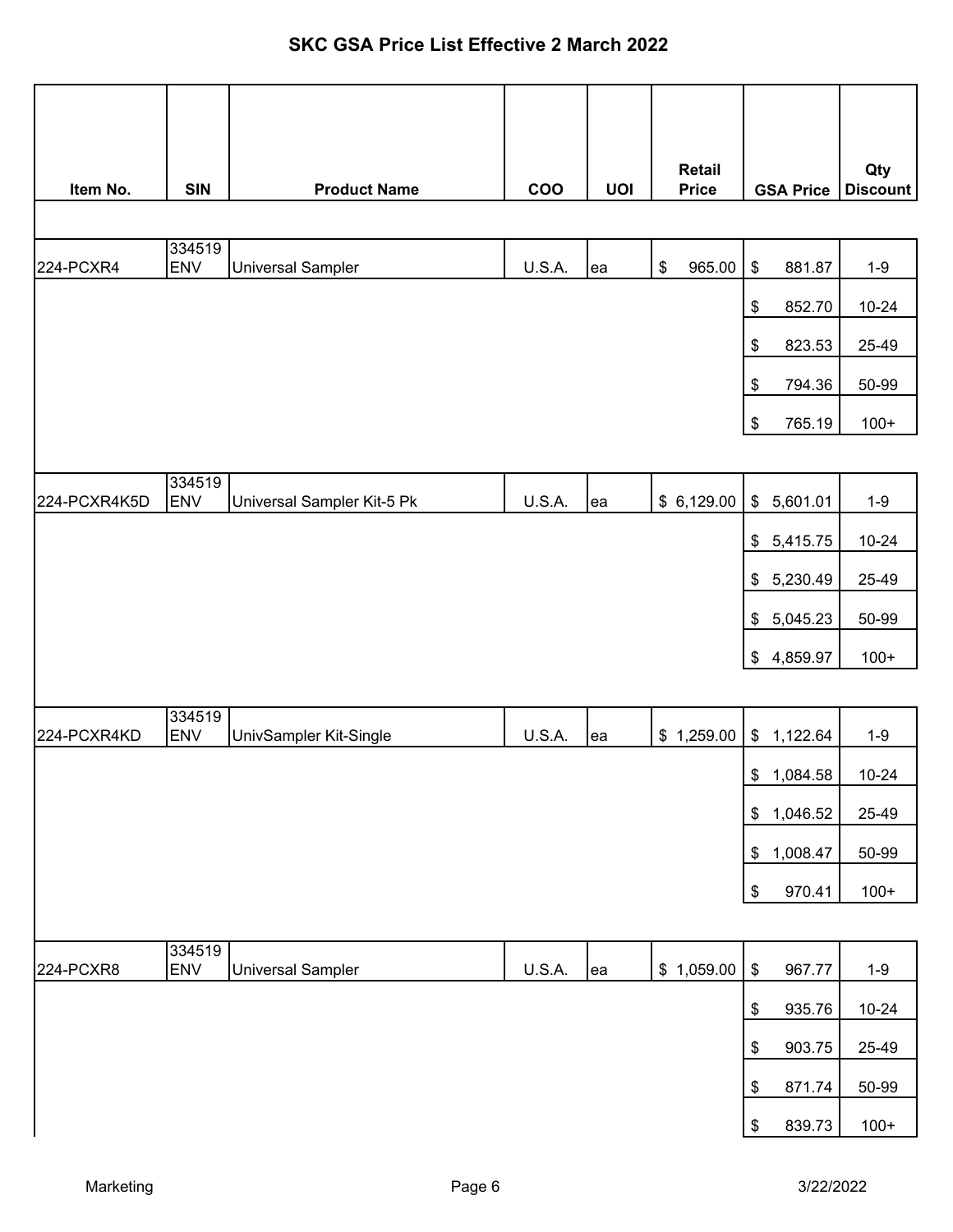|              |                      |                                                     |               |            | <b>Retail</b> |                  | Qty             |
|--------------|----------------------|-----------------------------------------------------|---------------|------------|---------------|------------------|-----------------|
| Item No.     | <b>SIN</b>           | <b>Product Name</b>                                 | <b>COO</b>    | <b>UOI</b> | <b>Price</b>  | <b>GSA Price</b> | <b>Discount</b> |
|              |                      |                                                     |               |            |               |                  |                 |
| 224-PCXR8K5D | 334519<br><b>ENV</b> | Universal Sampler Kit-5 Pk                          | U.S.A.        | ea         | \$6,589.00    | 6,021.38<br>\$   | $1-9$           |
|              |                      |                                                     |               |            |               | 5,822.22<br>\$   | 10-24           |
|              |                      |                                                     |               |            |               |                  | 25-49           |
|              |                      |                                                     |               |            |               | 5,623.06<br>\$   |                 |
|              |                      |                                                     |               |            |               | \$5,423.89       | 50-99           |
|              |                      |                                                     |               |            |               | \$5,224.73       | $100+$          |
|              |                      |                                                     |               |            |               |                  |                 |
| 224-PCXR8KD  | 334519<br><b>ENV</b> | Universal Sampler Kit - Single                      | U.S.A.        | ea         | \$1,349.00    | \$<br>1,217.83   | $1-9$           |
|              |                      |                                                     |               |            |               | 1,177.06<br>\$   | 10-24           |
|              |                      |                                                     |               |            |               | 1,136.29<br>\$   | 25-49           |
|              |                      |                                                     |               |            |               | 1,095.51<br>\$   | 50-99           |
|              |                      |                                                     |               |            |               | \$<br>1,054.73   | $100+$          |
|              |                      |                                                     |               |            |               |                  |                 |
|              | 334519               | Diesel Particulate Matter Cassette with             |               |            |               |                  |                 |
| 225-317      | <b>ENV</b>           | precision-jeweled impactor                          | U.S.A.        | pk/10      | \$<br>545.00  | \$<br>488.17     |                 |
| 225-360      | 334519<br><b>ENV</b> | <b>BUTTON Sampler</b>                               | U.S.A.        | ea         | \$<br>280.00  | \$<br>250.24     |                 |
| 225-361      | 334519<br><b>ENV</b> | <b>BUTTON Sampler Calibration Adapter</b>           | U.S.A.        | ea         | 74.00<br>\$   | \$<br>41.16      |                 |
|              | 334519               |                                                     |               |            |               |                  |                 |
| 225-9593     | ENV<br>334519        | BioSampler 5 ml                                     | U.S.A.        | ea         | 565.00<br>\$  | \$<br>504.37     |                 |
| 225-9595     | <b>ENV</b>           | BioSampler 20 ml                                    | U.S.A.        | ea         | 565.00<br>\$  | \$<br>504.37     |                 |
| 225-9596     | 334519<br><b>ENV</b> | <b>BioSampler Collection Vessel w/cap,</b><br>20 ml | <b>U.S.A.</b> | ea         | 148.00<br>\$  | \$<br>131.07     |                 |
|              | 334519               | BioSampler Collection Vessel w/cap, 5               |               |            |               |                  |                 |
| 225-9596A    | <b>ENV</b><br>334519 | ml                                                  | U.S.A.        | ea         | \$<br>148.00  | \$<br>131.07     |                 |
| 225-9597     | <b>ENV</b>           | BioSampler Mini Kit                                 | U.S.A.        | ea         | \$1,019.00    | \$<br>915.82     |                 |
| 225-9598     | 334519<br><b>ENV</b> | Via Trap for BioSampler 500 ml                      | U.S.A.        | ea         | \$<br>51.00   | \$<br>45.63      |                 |
| 225-9598A    | 334519<br><b>ENV</b> | Via Trap for BioSampler 120 ml                      | U.S.A.        | ea         | \$<br>21.00   | \$<br>18.70      |                 |
| 225-9599     | 334519<br><b>ENV</b> | Via Trap for BioSampler 950 ml                      | U.S.A.        | lea        | \$<br>68.00   | \$<br>61.12      |                 |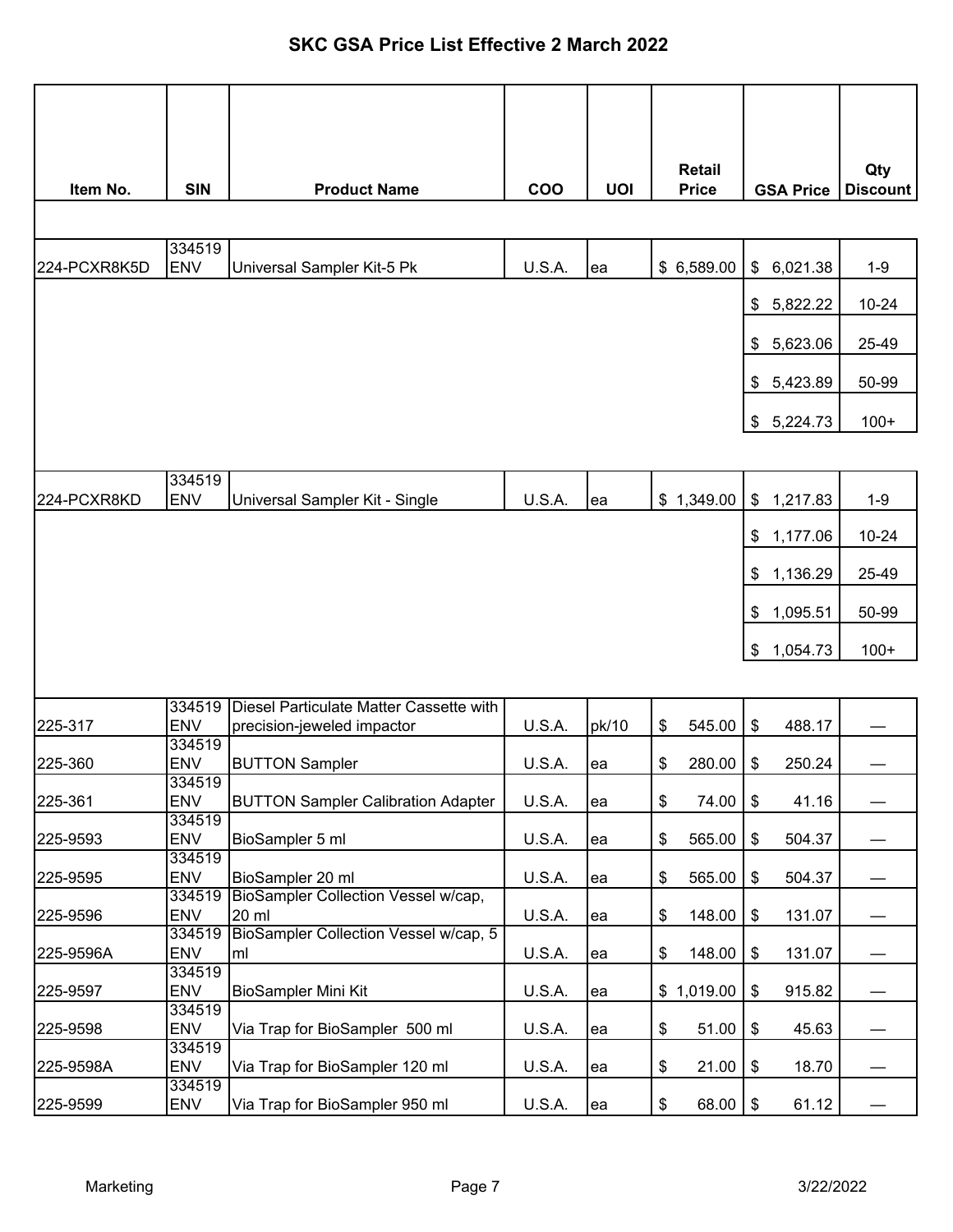|             |                      |                                                           |            |            | <b>Retail</b> |                  | Qty             |
|-------------|----------------------|-----------------------------------------------------------|------------|------------|---------------|------------------|-----------------|
| Item No.    | <b>SIN</b>           | <b>Product Name</b>                                       | <b>COO</b> | <b>UOI</b> | <b>Price</b>  | <b>GSA Price</b> | <b>Discount</b> |
|             | 334519               |                                                           |            |            |               |                  |                 |
| 226-01      | <b>ENV</b><br>334519 | Sorbent Tube, Charcoal                                    | U.S.A.     | pk/50      | \$<br>46.00   | \$<br>37.36      |                 |
| 226-01-BULK | <b>ENV</b>           | Sorbent Tube, Charcoal                                    | U.S.A.     | pk/1000    | \$<br>829.00  | \$<br>673.22     |                 |
|             | 334519               |                                                           |            |            |               |                  |                 |
| 226-09      | <b>ENV</b>           | Sorbent Tube, Charcoal                                    | U.S.A.     | pk/50      | \$<br>75.00   | \$<br>60.91      |                 |
|             | 334519               |                                                           |            |            |               |                  |                 |
| 226-09-BULK | <b>ENV</b>           | Sorbent Tube, Charcoal                                    | U.S.A.     | pk/50      | \$1,369.00    | \$1,111.75       |                 |
|             | 334519               |                                                           |            |            |               |                  |                 |
| 226-10      | <b>ENV</b>           | Sorbent Tube, Silica Gel                                  | U.S.A.     | pk/50      | \$<br>62.00   | \$<br>49.04      |                 |
|             | 334519               |                                                           |            |            |               |                  |                 |
| 226-10-03   | <b>ENV</b><br>334519 | Sorbent Tube, Silica Gel                                  | U.S.A.     | pk/50      | \$<br>133.00  | \$<br>101.18     |                 |
| 226-117     | <b>ENV</b>           | Sorbent Tube, XAD-2                                       | U.S.A.     | pk/20      | \$<br>120.00  | \$<br>97.45      |                 |
|             | 334519               |                                                           |            |            |               |                  |                 |
| 226-118     | <b>ENV</b>           | Sorbent Tube, XAD-2                                       | U.S.A.     | pk/20      | \$<br>113.00  | \$<br>91.77      |                 |
|             | 334519               |                                                           |            |            |               |                  |                 |
| 226-15      | <b>ENV</b>           | Sorbent Tube, Silica Gel                                  | U.S.A.     | pk/50      | \$<br>117.00  | \$<br>88.64      |                 |
|             | 334519               |                                                           |            |            |               |                  |                 |
| 226-30-04   | <b>ENV</b>           | Sorbent Tube, XAD-2                                       | U.S.A.     | pk/50      | \$<br>152.00  | \$<br>116.39     |                 |
|             | 334519               |                                                           |            |            |               |                  |                 |
| 226-30-16   | <b>ENV</b>           | Sorbent Tube, XAD-2                                       | U.S.A.     | pk/10      | \$<br>170.00  | \$<br>130.86     |                 |
|             | 334519<br><b>ENV</b> |                                                           |            |            |               |                  |                 |
| 226-35      | 334519               | Sorbent Tube, Tenax                                       | U.S.A.     | pk/50      | \$<br>173.00  | \$<br>140.49     |                 |
| 226-35-03   | <b>ENV</b>           | Sorbent Tube, Tenax                                       | U.S.A.     | pk/50      | \$<br>345.00  | \$<br>277.05     |                 |
|             | 334519               |                                                           |            |            |               |                  |                 |
| 226-49-102  | <b>ENV</b>           | Sorbent Tube, Chromosorb 102                              | U.S.A.     | pk/50      | \$<br>288.00  | \$<br>195.58     |                 |
|             | 334519               |                                                           |            |            |               |                  |                 |
| 226-56      | <b>ENV</b>           | Sorbent Tube, Tenax                                       | U.S.A.     | pk/10      | \$<br>262.00  | \$<br>201.15     |                 |
|             | 334519               |                                                           |            |            |               |                  |                 |
| 226-92      | <b>ENV</b>           | Sorbent Tube, PUF                                         | U.S.A.     | lea        | \$<br>38.00   | \$<br>29.97      |                 |
|             | 334519               | Tedlar Sample Bag, 1L, Dual SS                            |            |            |               |                  |                 |
| 231-01      | <b>ENV</b>           | Fitting                                                   |            | pk/10      | \$<br>189.00  | \$<br>167.86     |                 |
| 232-01      | 334519<br><b>ENV</b> | Tedlar Sample Bag, 1L, PP Fitting                         | U.S.A.     | pk/10      | 117.00        |                  |                 |
|             | 334519               | Passive Sampler for Organic Vapors,                       |            |            | \$            | \$<br>103.03     |                 |
| 575-001     | <b>ENV</b>           | Charcoal, PK/5                                            | U.S.A.     | pk/5       | \$<br>85.00   | \$<br>65.60      |                 |
|             | 334519               | Passive Sampler for Organic Vapors,                       |            |            |               |                  |                 |
| 575-001A    | <b>ENV</b>           | Charcoal, PK/25                                           | U.S.A.     | pk/25      | \$<br>395.00  | \$<br>303.26     |                 |
|             | 334519               | Passive Sampler for Organic Vapors,                       |            |            |               |                  |                 |
| 575-001B    | <b>ENV</b>           | Charcoal, PK/100                                          | U.S.A.     | pk/100     | \$1,495.00    | \$<br>1,156.84   |                 |
|             | 334519               | Passive Sampler for Organic Vapors,                       |            |            |               |                  |                 |
| 575-001C    | <b>ENV</b>           | Charcoal, PK/500                                          | U.S.A.     | pk/500     | \$5,999.00    | \$4,563.48       |                 |
|             | 334519               | Passive Sampler for Organic Vapors,                       |            |            |               |                  |                 |
| 575-002     | <b>ENV</b>           | Anasorb 747, PK/5                                         | U.S.A.     | pk/5       | \$<br>94.00   | \$<br>71.12      |                 |
| 575-002A    | 334519<br><b>ENV</b> | Passive Sampler for Organic Vapors,<br>Anasorb 747, PK/25 | U.S.A.     | pk/25      | \$            | \$<br>320.93     |                 |
|             |                      |                                                           |            |            | 423.00        |                  |                 |